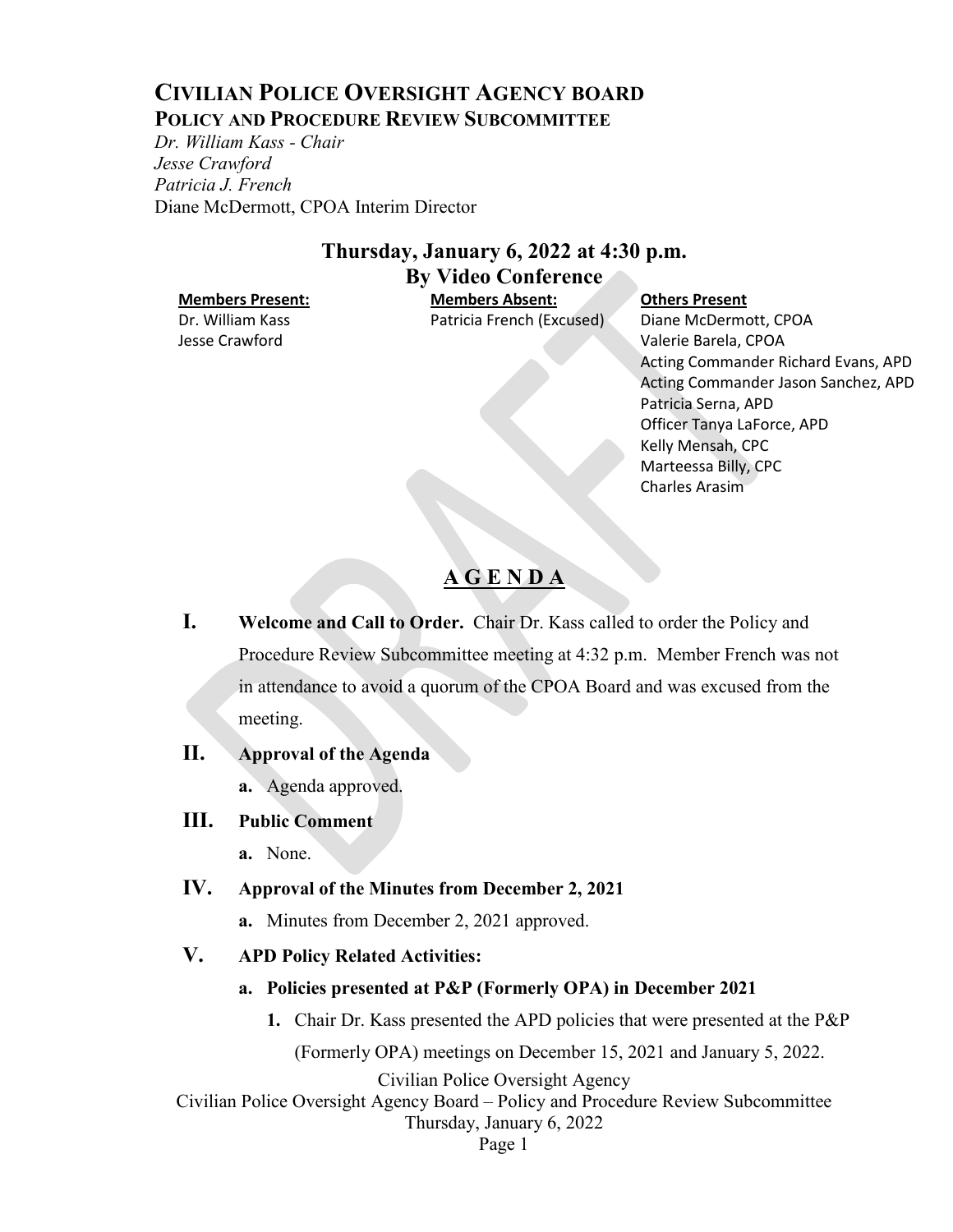### **b. Policies reviewed at PPRB December 2021**

- **1.** Chair Dr. Kass reported on APD policies that were presented at the PPRB on December 8, 2021 and December 29, 2021 meetings.
- **2.** The Policy and Procedure Subcommittee recommends to further review SOP 1-61, SOP 1-62, SOP 1-94 and SOP 3-20 and will bring those polices to the CPOA Board's attention at the next regularly scheduled board meeting.

### **c. Policies advanced for 30-day recommendations**

**1.** The Policy and Procedure Review Subcommittee recommends to submit a "No Recommendation" recommendation at this time for SOP 2-16, SOP 2-24, SOP 2-29, SOP 3-20, SOP 3-42, SOP 3-43, SOP 3-47, SOP 3-51, SOP 3-52, SOP 1-45, SOP 2-03, SOP 2-93 and SOP 3-17 to APD Policy and Procedure Unit (formerly OPA) and will present the recommendation at next regularly scheduled CPOA Board meeting for approval.

## **VI. Discussion Items:**

- **a. SOP 2-92 Crimes Against Children Investigation Recommendations update –** *Chair Dr. Kass*
	- **1.** Chair Dr. Kass recommends to table SOP 2-92 Crimes Against Children Investigation Recommendations until a full complement of the Subcommittee is assigned.
- **b. CPC 134-21 related SOP 1-1 Personnel Code of Conduct, SOP 1-2 Social Media and SOP 2-36 Police Press Relations and Release of Police Identification Photographs update –** *Member Crawford*
- Civilian Police Oversight Agency Civilian Police Oversight Agency Board – Policy and Procedure Review Subcommittee Thursday, January 6, 2022 Page 2 **1.** Member Crawford provided an update on his progress related to SOP 1-1, SOP 1-2 and SOP 2-36. Member Crawford will reach out to APD PIO to determine the current practice at APD related to Social Media. Member Crawford will continue to work on the recommendations for SOP 1-1, SOP1-2 and SOP 2-36 and will provide a draft recommendation at the next regular scheduled policy and procedure subcommittee meeting.